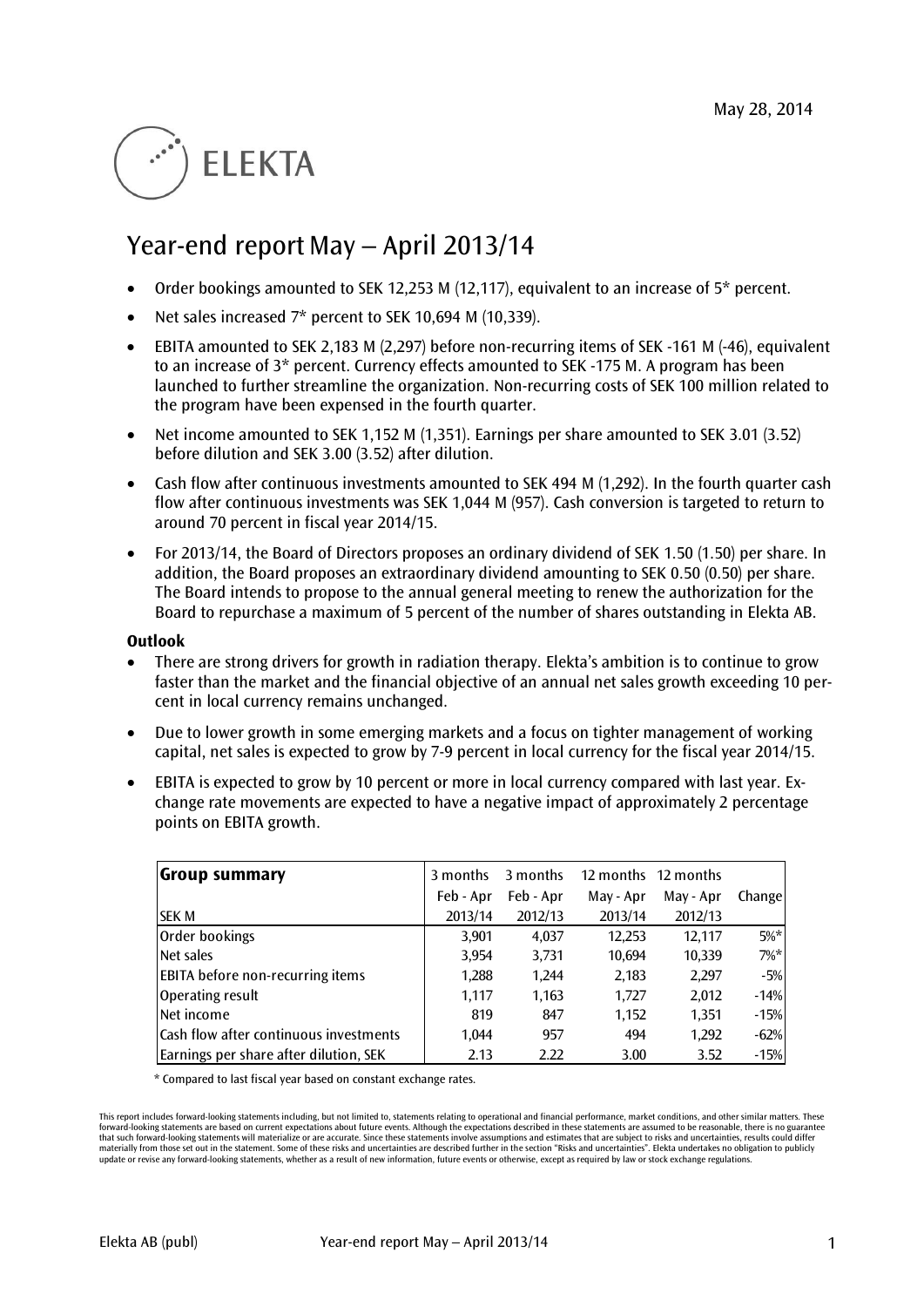# **President and CEO comments**

Elekta's dedication to customers, patients and innovation has earned us a leading position in cancer care. I am convinced that our comprehensive solutions will play an even more important role in the future. During the year cancer incidence and cancer prevalence continued to grow faster than the capacity increased, thus widening the gap between need and capacity. I believe Elekta can play a significant role by providing cost-effective and high quality treatment options for our customers and their patients. Elekta's ambition is to continue to grow faster than the market. Our objective of an annual net sales growth exceeding 10 percent in local currency remains unchanged.

# **Mixed development during last fiscal year**

Although the fourth quarter showed record net sales, the year must be qualified as challenging and characterized by mixed market development across the regions. On an aggregated level we estimate that the overall radiation therapy market growth for the year temporarily slowed down to 4 percent, which is substantially lower than historic levels.

Elekta's order bookings rose 5\* percent in the fiscal year. We achieved double-digit growth in the US, in China and in our main markets in Europe. In Russia, the market weakened considerably in the latter part of the year. Elekta's performance in India and Latin America was below expectations.

Net sales rose 7<sup>\*</sup> percent in the fourth quarter and 7<sup>\*</sup>percent for the full year. Growth was particularly strong in region Europe, Middle East and Africa. Leksell Gamma Knife® volumes recovered in the fourth quarter according to plan, but volumes for the full year were lower than last year. Our initiatives to strengthen the business will continue. EBITA before non-recurring items amounted to SEK 2,183 M (2,297) for the full year, representing a growth of 3\* percent. Currency effects for the year were significant and amounted to SEK -175 M.

Cash flow was lower than expected for the year. We have initiated measures to gradually improve our cash flow through the year and cash conversion is targeted to return to around 70 percent.

# **Continued progress in product development**

Our latest linear accelerator, Versa HD™, has been very well received by the market and exceeded expectations in its first year. During the year, we also launched Esteya, a brachytherapy skin cancer solution, as well as Monaco 5, a state of the art treatment planning system.

We are in a phase of high investments in R&D. The research program for MRI-guided radiation therapy is our largest R&D undertaking to date. We invested approximately SEK 300 M in this program during the year. It is encouraging to see the strong traction the program has among radiation oncologists around the world. Some of the most renowned university hospitals have joined our research consortium. Recently, we started the installation of the world's first high-field MRI-guided radiation therapy system in the University Medical Center in Utrecht in the Netherlands.

# **Streamlining for the future**

We will take measures to improve efficiency and to streamline the organization for further growth. One-off costs related to these measures amounted to SEK 100 M and have been expensed in the fourth quarter. We will also take measures to improve working capital efficiency.

# **Outlook**

There are strong drivers for growth in radiation therapy. Elekta's ambition is to continue to grow faster than the market. Our financial objective of an annual net sales growth exceeding 10 percent in local currency remains unchanged. Due to lower growth in some of our emerging markets and our focus on tighter working capital management we expect net sales to grow by 7-9 percent in local currency for the fiscal year 2014/15.

EBITA is expected to grow by 10 percent or more in local currency compared with last year. Exchange rate movements are expected to have a negative impact of approximately 2 percentage points on EBITA growth.

Niklas Savander President and CEO

<sup>\*</sup> Compared with last fiscal year, based on constant exchange rates.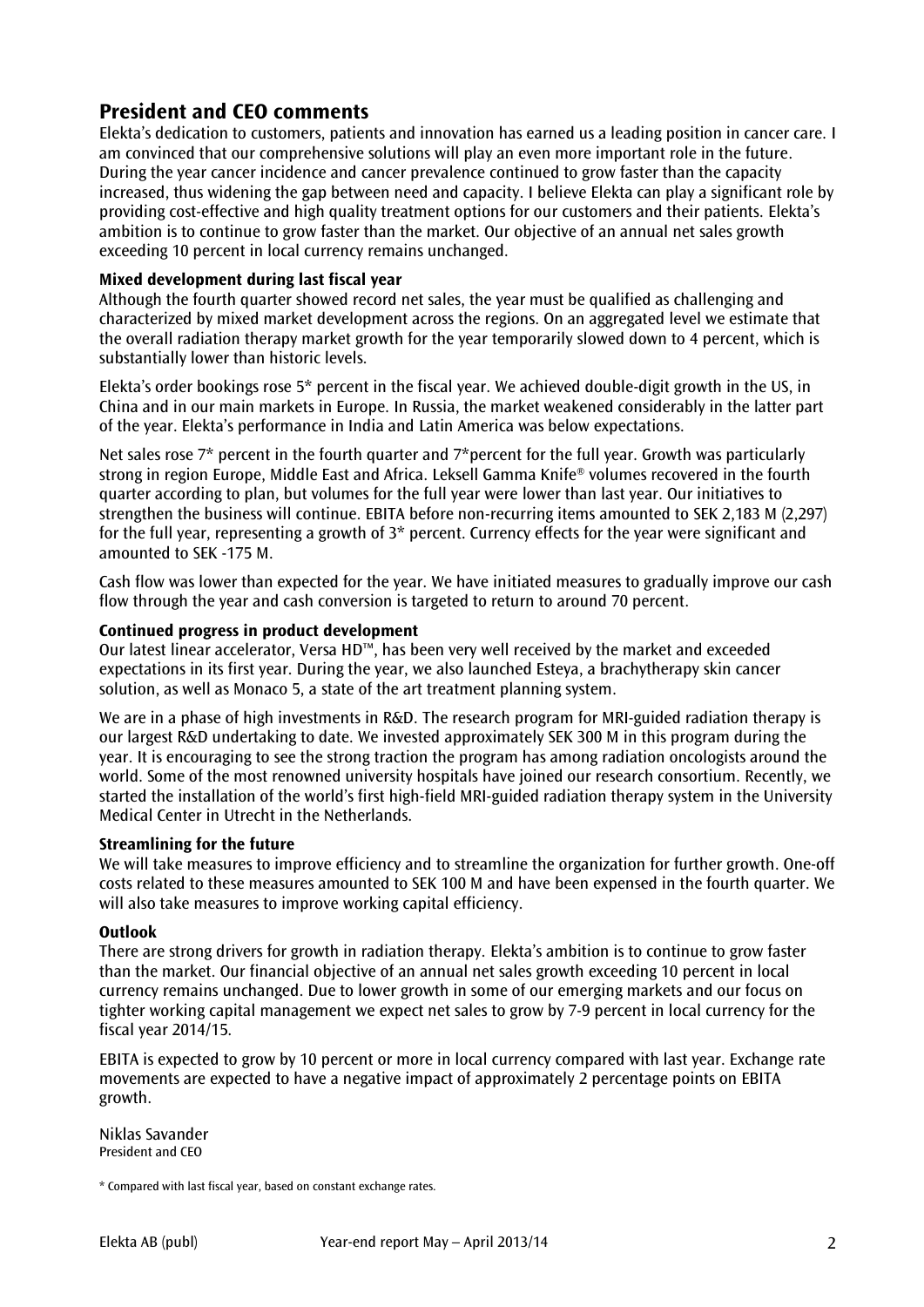*Presented amounts refer to the fiscal year 2013/14 and amounts within parentheses indicate comparative values for the equivalent period last fiscal year unless otherwise stated.*

### **Order bookings and order backlog**

Order bookings increased 1 percent to SEK 12,253 M (12,117) and 5 percent based on constant exchange rates. Order bookings during the fourth quarter amounted to SEK 3,901 M (4,037), a decrease of 3 percent based on constant exchange rates.

Order backlog was SEK 13,609 M, compared to SEK 11,942 M on April 30, 2013. Order backlog is converted at closing exchange rates. The translation of the backlog at exchange rates on April 30, 2014 compared to exchange rates on April 30, 2013 resulted in a positive translation difference of SEK 300 M.

| <b>Order bookings</b>          |           | 3 months 3 months |         | 12 months | 12 months |        |          |
|--------------------------------|-----------|-------------------|---------|-----------|-----------|--------|----------|
|                                | Feb - Apr | Feb - Apr         | Changel | May - Apr | May - Apr | Change | Change * |
| <b>SEK M</b>                   | 2013/14   | 2012/13           |         | 2013/14   | 2012/13   |        |          |
| North and South America        | 1.543     | 1,621             | $-5%$   | 4.491     | 4.470     | $0\%$  | 4%       |
| Europe, Middle East and Africa | 1,539     | 1,331             | 16%     | 4.620     | 3,878     | 19%    | 19%      |
| Asia Pacific                   | 819       | 1.085             | $-25%$  | 3.142     | 3.769     | $-17%$ | $-9%$    |
| Group                          | 3.901     | 4.037             | $-3%$   | 12.253    | 12.117    | 1%     | 5%       |

\* Compared to last fiscal year based on constant exchange rates.

### **Regional development**

#### *North and South America*

Order bookings in North America increased by 9 percent and for the entire region order bookings increased by 4 percent, based on constant exchange rates. Elekta's business in the US has shown good momentum during the year. Volumes of Leksell Gamma Knife® recovered in the fourth quarter, but volumes for the full year were lower than last year.

Hospital consolidation continued and is driving the market toward more comprehensive solutions. Elekta's oncology treatment and management solutions support the demand for greater focus on clinical efficiency and productivity across large integrated health care systems. Several large orders were won during the year. Among them, a strategic partnership was signed with McLaren Health Care in the US, in which the integration of cancer care systems will be enhanced by Elekta's software and hardware in order to improve quality and efficiency of care.

Elekta's performance in Latin America was not satisfactory and measures have been initiated to improve development.

#### *Europe, Middle East and Africa*

Order bookings rose 19 percent for the year and 13 percent in the fourth quarter based on constant exchange rates.

Elekta's performance in the mature markets of Europe was very strong. The growing demand for advanced cancer care in established markets is driving the need to upgrade existing systems as well as the need for additional capacity.

The Middle East showed strong growth with large system wins in Iraq. A structural expansion of radiation therapy capacity is taking place in emerging markets; example of this is a major order that Elekta secured in Algeria during the period. The market in Russia weakened considerably during the latter part of the year, but the long-term potential is positive, in line with its shortage of treatment capacity.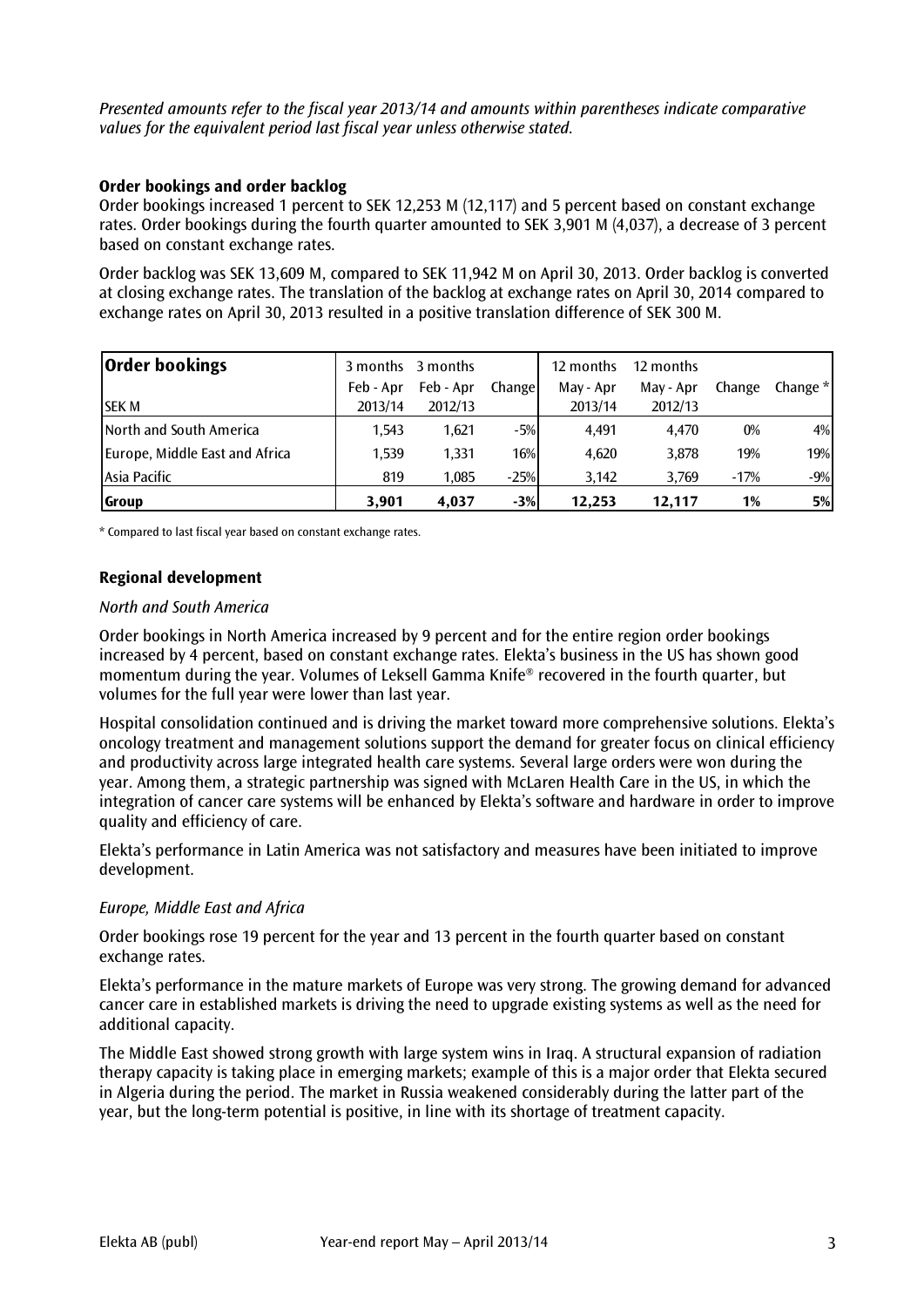# *Asia Pacific*

It was a challenging year for Asia Pacific with significant currency effects. Order bookings declined 9 percent based on constant exchange rates. Development in Asia Pacific was mixed. South-East Asia and especially India were weak.

Elekta is the market leader in China and performed strongly with double digit growth for the year, outperforming a market with low growth in general. In China, tenders were awarded from the People's Liberation Army and the National Health and Family Planning Commission during the year.

Demand in Japan primarily comprises replacement investments. Order bookings have been essentially flat, which is in line with the market. There are favorable long-term prospects for a growing proportion of radiation therapy in cancer care. Leksell Gamma Knife business in Japan was weak compared to historical levels.

# **Net sales**

Net sales increased 3 percent to SEK 10,694 M (10,339) and 7 percent based on constant exchange rates. In the fourth quarter net sales increased 7\* percent.

| Net sales                      |           | 3 months 3 months |         | 12 months | 12 months |                 |       |
|--------------------------------|-----------|-------------------|---------|-----------|-----------|-----------------|-------|
|                                | Feb - Apr | Feb - Apr         | Changel | May - Apr | May - Apr | Change Change * |       |
| <b>SEK M</b>                   | 2013/14   | 2012/13           |         | 2013/14   | 2012/13   |                 |       |
| North and South America        | 1,132     | 1,149             | $-1%$   | 3,328     | 3,521     | $-5%$           | $-3%$ |
| Europe, Middle East and Africa | 1,722     | 1.436             | 20%     | 4,220     | 3,561     | 19%             | 17%   |
| Asia Pacific                   | 1,100     | 1,146             | $-4%$   | 3,146     | 3,257     | $-3%$           | 6%    |
| <b>Group</b>                   | 3,954     | 3,731             | 6%      | 10.694    | 10.339    | 3%              | 7%    |

\* Compared to last fiscal year based on constant exchange rates.

# **Earnings**

Gross margin was 43 percent (46). The decrease is mainly related to currency effects and lower delivery volumes of Leksell Gamma Knife® compared to last year.

Research and development expenditures, before capitalization of development costs, have increased according to plan and amounted to SEK 1,202 M (894) equal to 11 percent (9) of net sales. Capitalization and amortization of development costs in the R&D function amounted to a net of SEK 335 M (179). Selling and administrative expenses amounted to SEK 1,974 M (2,025) corresponding to 18 percent (20) of net sales.

The EBITA effect from changes in exchange rates was negative by approximately SEK 175 M, including hedges.

EBITA before non-recurring items amounted to SEK 2,183 M (2,297). Operating result before non-recurring items was SEK 1,888 M (2,058). Operating margin, before non-recurring items, amounted to 18 percent (20). Non-recurring items amounted to SEK -161 M (-46) and relate to restructuring and legal costs. Net financial items amounted to SEK -225 M (-212). The financial net was affected by participations in associates amounting to SEK -15 M (-29).

Profit before tax amounted to SEK 1,502 M (1,800). Tax amounted to SEK -350 M (-449). Net income amounted to SEK 1,152 M (1,351). Earnings per share amounted to SEK 3.01 (3.52) before dilution and SEK 3.00 (3.52) after dilution. Return on shareholders' equity amounted to 21 percent (27) and return on capital employed amounted to 17 percent (21).

#### **Investments and depreciation**

Continuous investments amounted to SEK 781 M (578) whereof investments in intangible assets amounted to SEK 492 M (325). The increase in continuous investments is related to the R&D function, and the establishment of new advanced education and training centers. Amortization of intangible assets and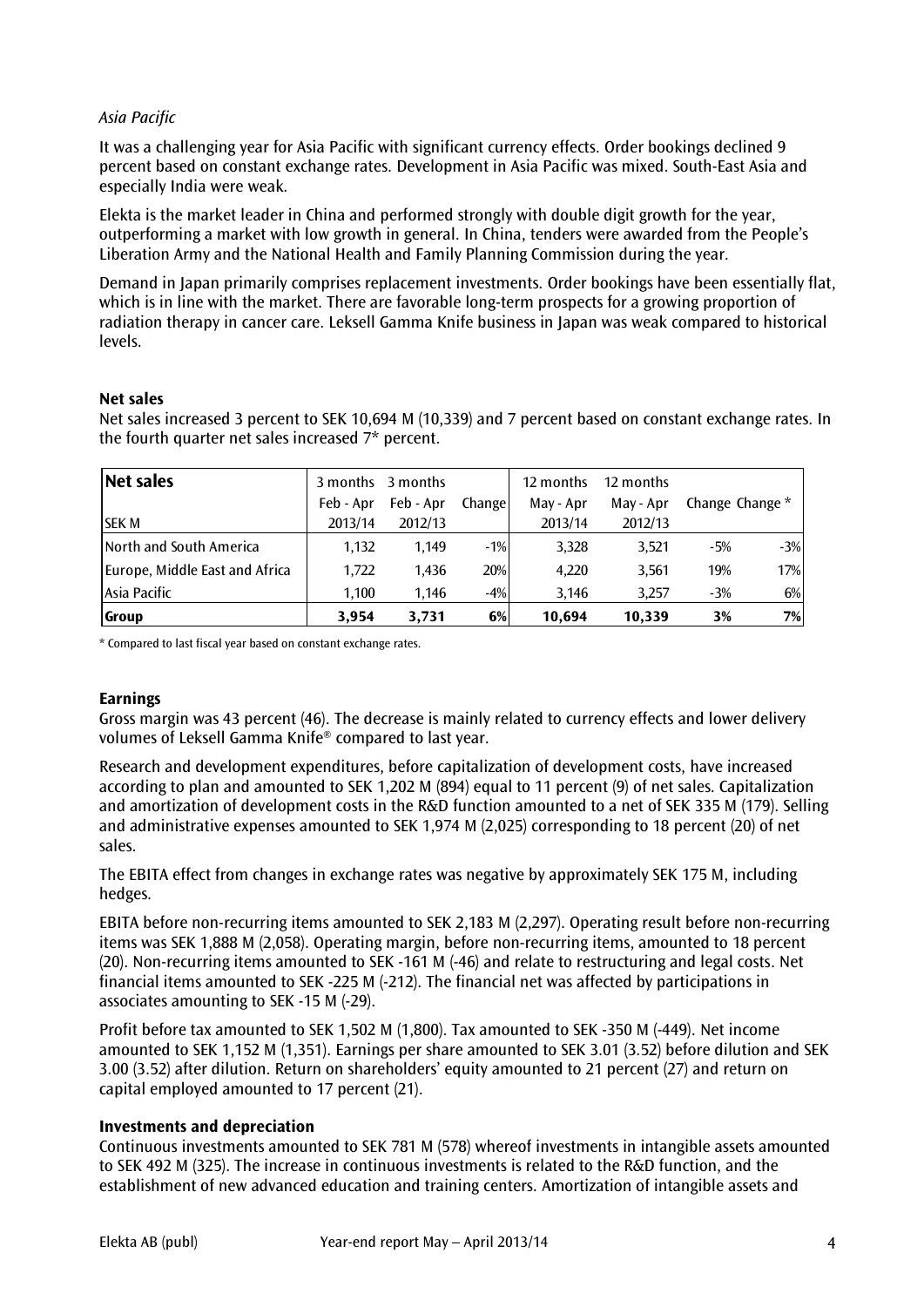depreciation of tangible fixed assets amounted to a total of SEK 414 M (349). Capitalization and amortization of development costs are presented in the table below.

| Capitalized development costs                 |         |                     |           | 3 months 3 months 12 months 12 months |
|-----------------------------------------------|---------|---------------------|-----------|---------------------------------------|
|                                               |         | Feb - Apr Feb - Apr | May - Apr | May - Apr                             |
| <b>SEK M</b>                                  | 2013/14 | 2012/13             | 2013/14   | 2012/13                               |
| Capitalization of development costs           | 132     | 110I                | 489       | 320                                   |
| of which R&D                                  | 131     | 1021                | 484       | 286                                   |
| Amortization of capitalized development costs | $-41$   | $-29$               | $-172$    | $-109$                                |
| of which R&D                                  | $-36$   | $-27$               | $-149$    | $-107$                                |
| Capitalized development costs, net            | 91      | 81                  | 317       | 211                                   |
| of which R&D                                  | 95      | 75 I                | 335       | 179                                   |

#### **Cash flow**

Cash flow after continuous investments amounted to SEK 494 M (1,292). The cash flow was negatively affected by a lower operating result of SEK 1,727 M (2,012), higher continuous investments of SEK 781 M (578) and an increase in working capital with a cash flow effect of SEK 417 M (24). Cash conversion amounted to 32 (76) percent for the year. Cash conversion is targeted to return to around 70 percent next year.

| Cash flow (extract)                          | 3 months  |            | 3 months 12 months 12 months |           |
|----------------------------------------------|-----------|------------|------------------------------|-----------|
|                                              | Feb - Apr | Feb - Apr! | May - Apr                    | May - Apr |
| <b>SEK M</b>                                 | 2013/14   | 2012/13    | 2013/14                      | 2012/13   |
| <b>Operating cash flow</b>                   | 1,271     | 1,229      | 1,692                        | 1,894     |
| Change in working capital                    | $-40$     | -54        | -417                         | $-24$     |
| <b>Cash flow from operating activities</b>   | 1,231     | 1,175      | 1,275                        | 1,870     |
| Continuous investments                       | $-187$    | $-218$     | $-781$                       | $-578$    |
| <b>Cashflow after continuous investments</b> | 1,044     | 957        | 494                          | 1,292     |
|                                              |           |            |                              |           |
| $\mathsf{Cash}\,\mathit{conversion*}$        | 113%      | 102%       | 32%                          | 76%       |

\* Cash conversion is calculated as cash flow after continuous investments divided by net income adjusted by depreciation and amortization.

#### **Financial position**

Cash and cash equivalents amounted to SEK 2,247 M (2,567) and interest-bearing liabilities amounted to SEK 4,486 M (4,552). Thus, net debt amounted to SEK 2,239 M (1,985). Net debt/equity ratio was 0.36  $(0.36)$ .

The change in unrealized exchange rate effects from cash flow hedges amounted to SEK -9 M (34) and is reported in other comprehensive income. Closing balance of unrealized exchange rate effects from cash flow hedges amounts to SEK 62 M (68) exclusive of tax.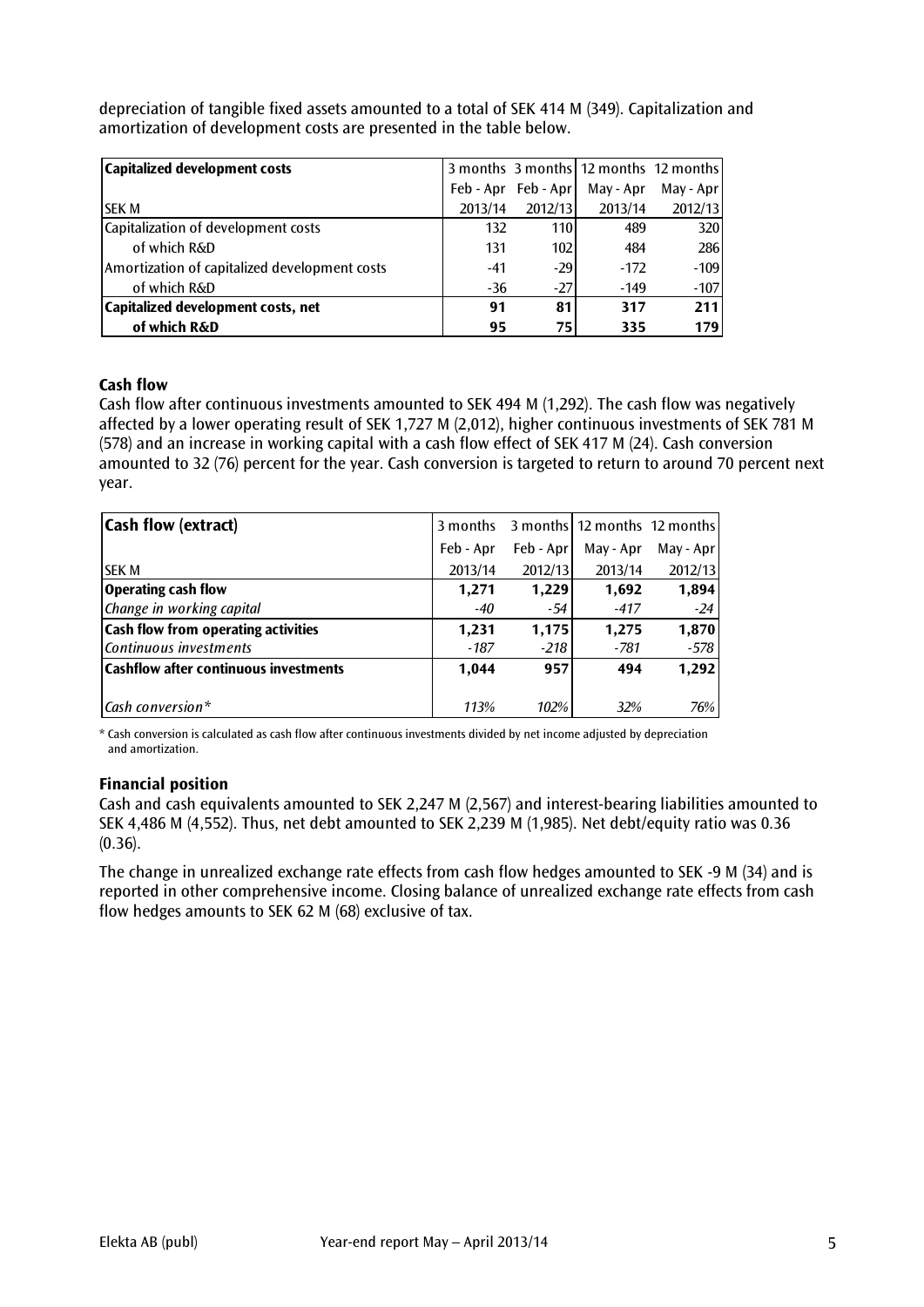# **Working Capital**

Net working capital amounted to SEK 1,449 M (1,167) corresponding to 14 (11) percent of net sales. The increase of SEK 282 M is mainly explained by higher inventory due to the lower-than-planned shipment levels and a delay in receiving already secured payments of approximately SEK 250 M.

| Apr 30, | Apr 30, |
|---------|---------|
| 2014    | 2013    |
|         |         |
| 1,078   | 850     |
| 4,197   | 3,192   |
| 1,699   | 1,861   |
| 566     | 461     |
| 7,540   | 6,364   |
|         |         |
| 1,295   | 1,217   |
| 1,686   | 1,292   |
| 1,200   | 1,034   |
| 1,526   | 1,404   |
| 384     | 250     |
| 6,091   | 5,197   |
| 1,449   | 1,167   |
|         | 11%     |
|         | 14%     |

### **Significant events during the year**

#### *Lawsuit with Varian Medical Systems resolved*

The lawsuit with Varian Medical Systems, announced in August 2012, has been resolved by mutual agreement by the parties.

#### *Acquisition of shares in BMEI*

Elekta has acquired the remaining 20 percent of shares in the Chinese subsidiary BMEI, and owns thereafter 100 percent. BMEI develops and manufactures the Elekta Compact™ linear accelerator, among other products.

#### *Niklas Savander appointed as new President and CEO of Elekta*

Niklas Savander has been appointed as Elekta's next President and Chief Executive Officer, effective May 1, 2014. Niklas Savander has succeeded Tomas Puusepp, who will continue within Elekta as a member of its Board of Directors.

#### *Restructuring program*

A program has been launched to further streamline the organization. Restructuring costs of SEK 100 million have been expensed in the fourth quarter.

#### **Significant event after the reporting period**

#### *Changes to Executive Management team*

Maurits Wolleswinkel has been appointed as EVP Neuroscience effective August 1, 2014 and will become a new member of the Executive Management team. Åsa Hedin has been appointed as Executive Vice President (EVP) Corporate Strategy, assuming responsibility for Strategy, Marketing and Education  $\&$ Training.

#### **Employees**

The average number of employees was 3,631 (3,336). The increase is mainly related to expansion of product development. The average number of employees in the Parent Company was 32 (25). The number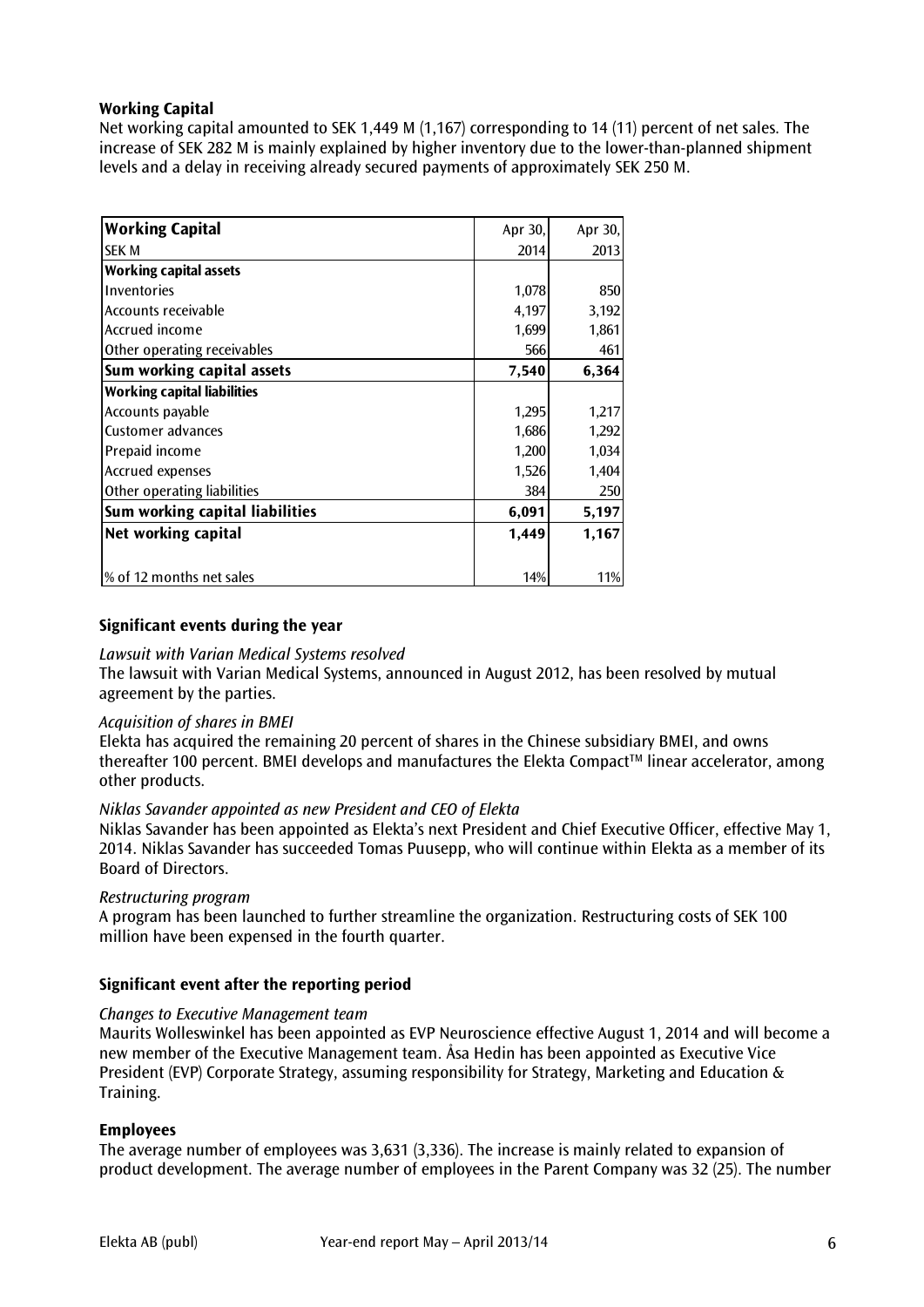of employees on April 30, 2014 totaled 3,775. On April 30, 2013, the number of employees in Elekta totaled 3,488.

#### **Shares**

During the period 4,568 new B-shares were subscribed through conversion of convertibles. Total number of registered shares on April 30, 2014 was 382,828,584 divided between 14,250,000 A-shares and 368,578,584 B-shares. Fully diluted shares amount to 400,696,012. The effect is related to the Elekta 2012/17 convertible bond.

#### **Dividend and proposal to repurchase shares**

For 2013/14, the Board of Directors proposes, in accordance with the Company's dividend policy, a total dividend of SEK 2.00 (2.00) per share, of which SEK 1.50 (1.50) is ordinary dividend and SEK 0.50 (0.50) extraordinary dividend. Total dividend amounts to approximately SEK 763 M and 66 percent of net profit for the year. The extraordinary dividend is proposed under the three-year program which was initiated last year.

The Board intends to propose to the annual general meeting to renew the authorization for the Board to repurchase a maximum of 5 percent of the number of shares outstanding in Elekta AB.

#### **Outlook**

There are strong drivers for growth in radiation therapy. Elekta's ambition is to continue to grow faster than the market and the financial objective of an annual net sales growth exceeding 10 percent in local currency remains unchanged.

Due to lower growth in some emerging markets and a focus on tighter management of working capital net sales is expected to grow by 7-9 percent in local currency for the fiscal year 2014/15.

EBITA is expected to grow by 10 percent or more in local currency compared with last year. Exchange rate movements are expected to have a negative impact of approximately 2 percentage points on EBITA growth.

#### **Risks and uncertainties**

Elekta's presence in a large number of geographical markets exposes the Group to political and economic risks on a global scale or in individual countries.

The competitive landscape for Elekta is continuously changing. The medical equipment industry is characterized by rapid technological developments and continuous improvements of industrial know-how, resulting in companies launching new products and improved methods for treatment. Elekta strives to be the leader in innovation and offer the most competitive product portfolio, developed in close collaboration with key research leaders in the field. To secure the proceeds of research investments, it is of importance that such new products and technology are protected from the risk of improper use by competitors. When possible and deemed appropriate, Elekta protects its intellectual property rights by way of patents, copyrights and trademark registrations.

Elekta sells solutions through its direct sales force and through an external network of agents and distributors. The Company's continued success is dependent on the ability to establish and maintain successful relationships with customers. Elekta is continuously evaluating how to enter new markets considering both the opportunities and the risks involved. There are regulatory registration requirements with each new market that potentially could delay product introductions and certifications. The stability of the political system in certain countries and the security situation for employees traveling to exposed areas are constantly evaluated. Corruption is a risk and an obstacle for development and growth in some countries. Elekta has implemented a specific anti-corruption policy to guide the business by aiming to be in line with national and international regulations and best practices against corruption.

Elekta's operations comprise several markets that expose the Group to a vast number of laws, regulations, policies and guidelines regarding, for example, health, security, environmental matters, trade restrictions, competition and delivery of products. Elekta's quality systems describes these requirements, which are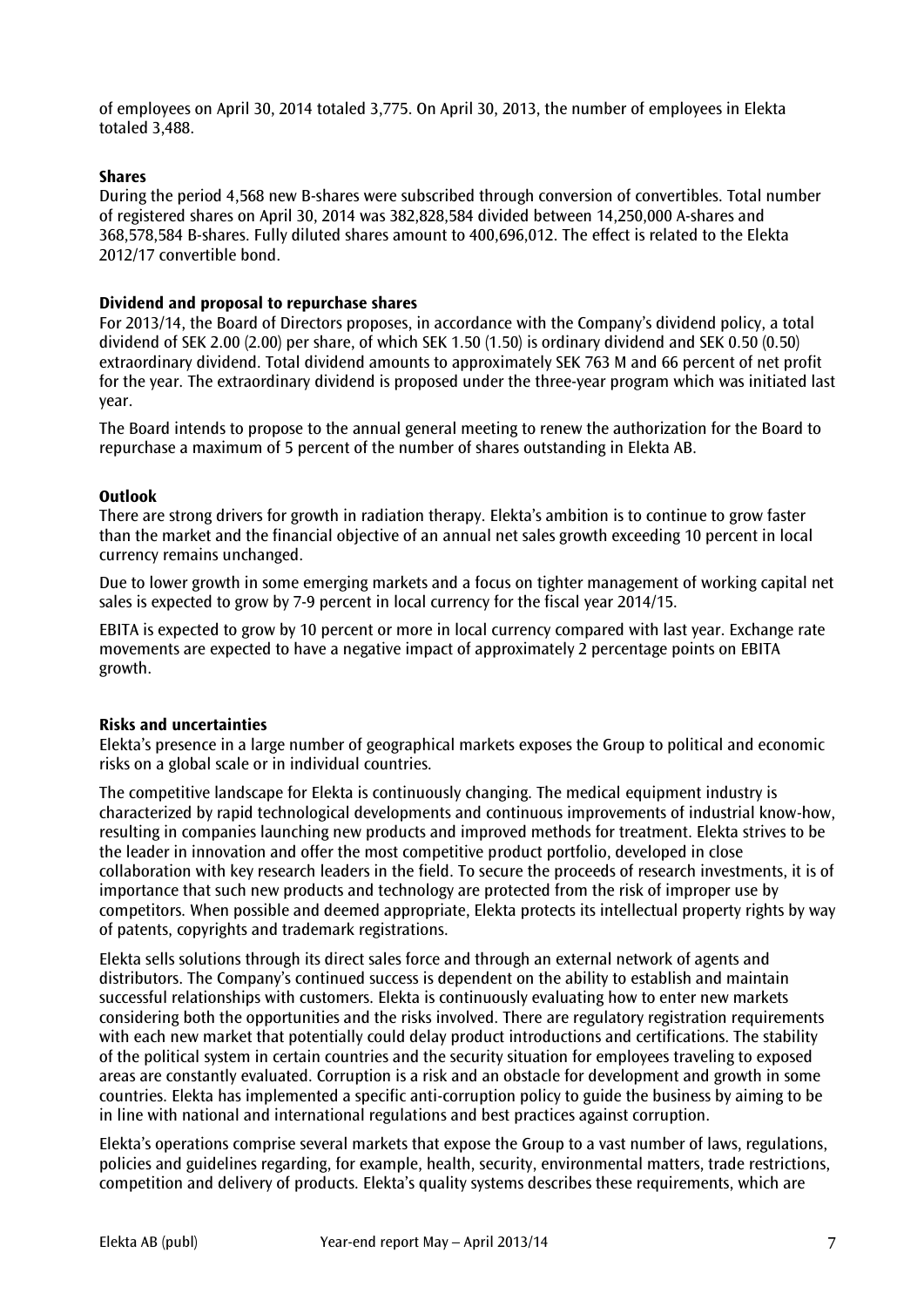reviewed and certified by external supervisory bodies and are regularly inspected by authorities in applicable countries, for example the US FDA. Non-compliance of, for example, safety regulations can result in delayed or stopped deliveries of products. Changes in regulations and rules might also increase Elekta's costs and delay the development and introduction of new products.

Elekta depends also on the capability of producing advanced medical equipment, which requires highly qualified personnel. The Company's ability to attract and retain qualified personnel and management has a significant impact on the future success of the Group.

Weak economic development and high levels of public debt might, in some markets, mean less availability of financing for private customers and reduced future health care spending by governments. Political decisions that could impact the healthcare reimbursement systems also constitute a risk factor. Elekta's ability to commercialize products is dependent on the reimbursement level that hospitals and clinics can obtain for different types of treatments. Alterations in the existing reimbursement systems related to medical products, or implementation of new regulations, might impact future product mix in specific markets.

Elekta's ability to deliver treatment equipment relies largely on customers' readiness to receive the delivery at site. Depending on contractual payment terms a delay can result in postponed invoicing and also affect timing of revenue recognition. The Group's credit risks are normally limited since customer operations are, to a large extent, financed either directly or indirectly by public funds.

Elekta's production sites depend on a number of suppliers for components. There is a risk that those suppliers might change their terms, or that delivery difficulties might occur due to circumstances beyond the Company's control. Critical suppliers are regularly followed up regarding delivery precision and quality of components.

In its operations, Elekta is subject to a number of financial risks primarily related to exchange rate fluctuations. In the short-term, the effect of currency movements is reduced through forward contracts. Hedging is conducted on the basis of expected net sales over a period of up to 24 months. The scope of the hedging is determined by the Company's assessment of currency risks. Risk management is regulated through a financial policy established by the Board of Directors. Overall responsibility for handling the Group's financial risks, and developing methods and guidelines for dealing with financial risks, rests with executive management and the finance function. For more detailed information regarding these risks, please see Note 2 in the annual report 2012/13.

Stockholm, May 28, 2014

Niklas Savander President and CEO

*This report has not been reviewed by the Company's auditors.*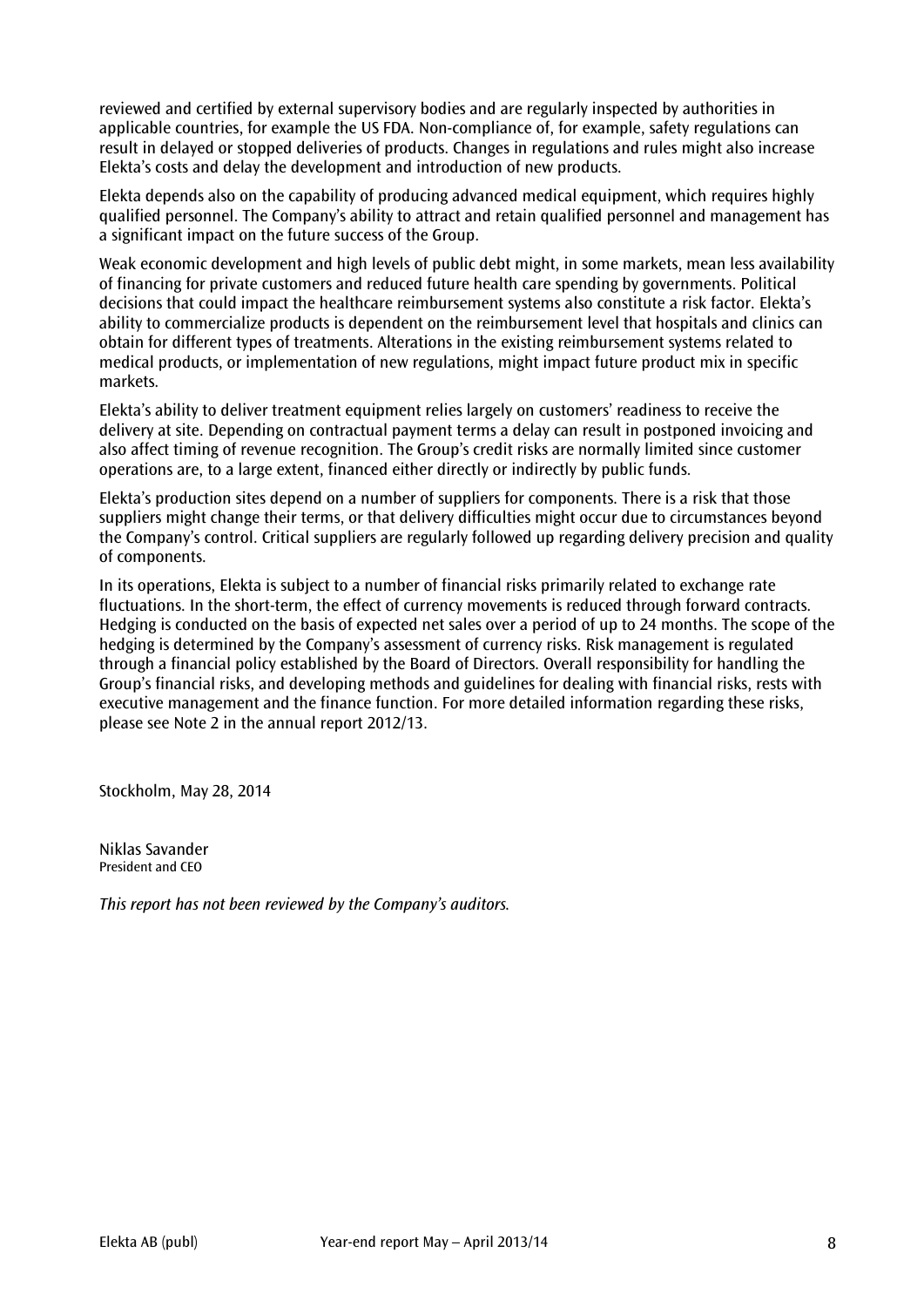### **Conference call**

Elekta will host a telephone conference at 10:00 – 11:00 CET on May 28, with President and CEO Niklas Savander and CFO Håkan Bergström.

To take part in the conference call, please dial in about 5-10 minutes in advance and use the access code 944936.

Swedish dial-in number: +46 (0)8 5052 0110, UK dial-in number: +44 (0)20 7162 0077, US dial-in number: + 1 877 491 0064.

The telephone conference will also be broadcasted over the internet (listen only). Please use the link: <http://webeventservices.reg.meeting-stream.com/86620/>

#### **Financial information**

Annual report 2013/14 August 7, 2014 Interim report May – July 2014/15 August 28, 2014 Annual general meeting 2014 and the contract August 28, 2014 Interim report May – October 2014/15 November 27, 2014

#### **For further information, please contact:**

Håkan Bergström, CFO, Elekta AB (publ) +46 8 587 25 547, hakan.bergstrom@elekta.com

Johan Andersson, Director Investor Relations, Elekta AB (publ) +46 702 100 451, [johan.andersson@elekta.com](mailto:johan.anderssonmelbi@elekta.com)

#### **Elekta AB (publ)**

Corporate registration number 556170-4015 Kungstensgatan 18, Box 7593, SE 103 93 Stockholm, Sweden

The above information is such that Elekta AB (publ) shall make public in accordance with the Securities Market Act and/or the Financial Instruments Trading Act. The information was published at 07:30 CET on May 28, 2014.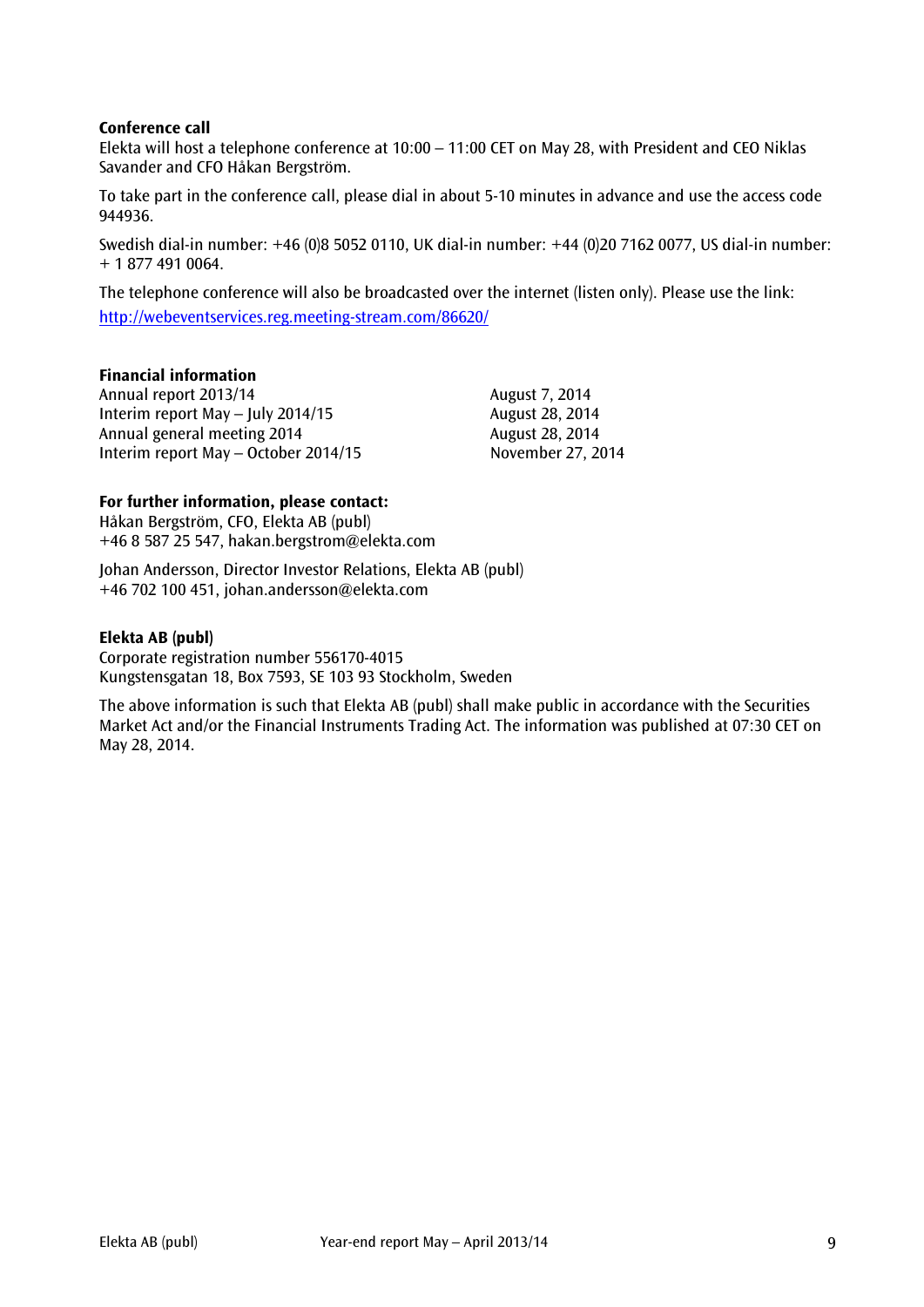# **Accounting principles**

This interim report is prepared, with regard to the Group, according to IAS 34 and the Swedish Annual Accounts Act and, with regard to the Parent Company, according to the Swedish Annual Accounts Act and RFR 2. The accounting principles applied correspond to those presented in Note 1 of the Annual Report 2012/13 except effects from new/revised IFRS applied from 1 May, 2013:

### *IAS 1 Presentation of Financial Statements*

The amendments to the standard require the items in other comprehensive income to be split into two categories: items that will not be reclassified to the income statement and items that subsequently may be reclassified to the income statement. Taxes are disclosed for each category.

#### *IAS 19 Employee Benefits*

The amendments to the standard mean, for Elekta, that revaluation of the net debt related to defined benefit pension plans is reported in other comprehensive income instead of in the income statement. Furthermore, interest expenses and expected return on plan assets are replaced by a net interest based on the discount rate and the net deficit or net surplus related to a defined-benefit plan.

#### *Other changes*

IFRS 13 Fair Value Measurement has brought about certain disclosures on financial instruments in the interim reports. Other amended standards, which are effective and applied from the fiscal year 2013/14, have been assessed as not having any material impact on the financial reports.

### **Exchange rates**

| Country              | Currencyl  | Average rate |           |        |         | <b>Closing rate</b> |        |
|----------------------|------------|--------------|-----------|--------|---------|---------------------|--------|
|                      |            | May - Apr    | May - Apr | Change | Apr 30, | Apr 30,             | Change |
|                      |            | 2013/14      | 2012/13   |        | 2014    | 2013                |        |
| Euroland             | 1 EUR      | 8.791        | 8.586     | 2%     | 9.067   | 8.575               | 6%     |
| <b>Great Britain</b> | <b>GBP</b> | 10.454       | 10.510    | $-1%$  | 11.043  | 10.162              | 9%     |
| Japan                | $1$ $ PY $ | 0.065        | 0.080     | $-19%$ | 0.064   | 0.067               | $-4%$  |
| <b>United States</b> | 1 USD      | 6.527        | 6.676     | $-2%$  | 6.569   | 6.560               | 0%     |

Regarding foreign group companies, order bookings and income statement are translated at average exchange rates for the reporting period while order backlog and balance sheet are translated at closing exchange rates.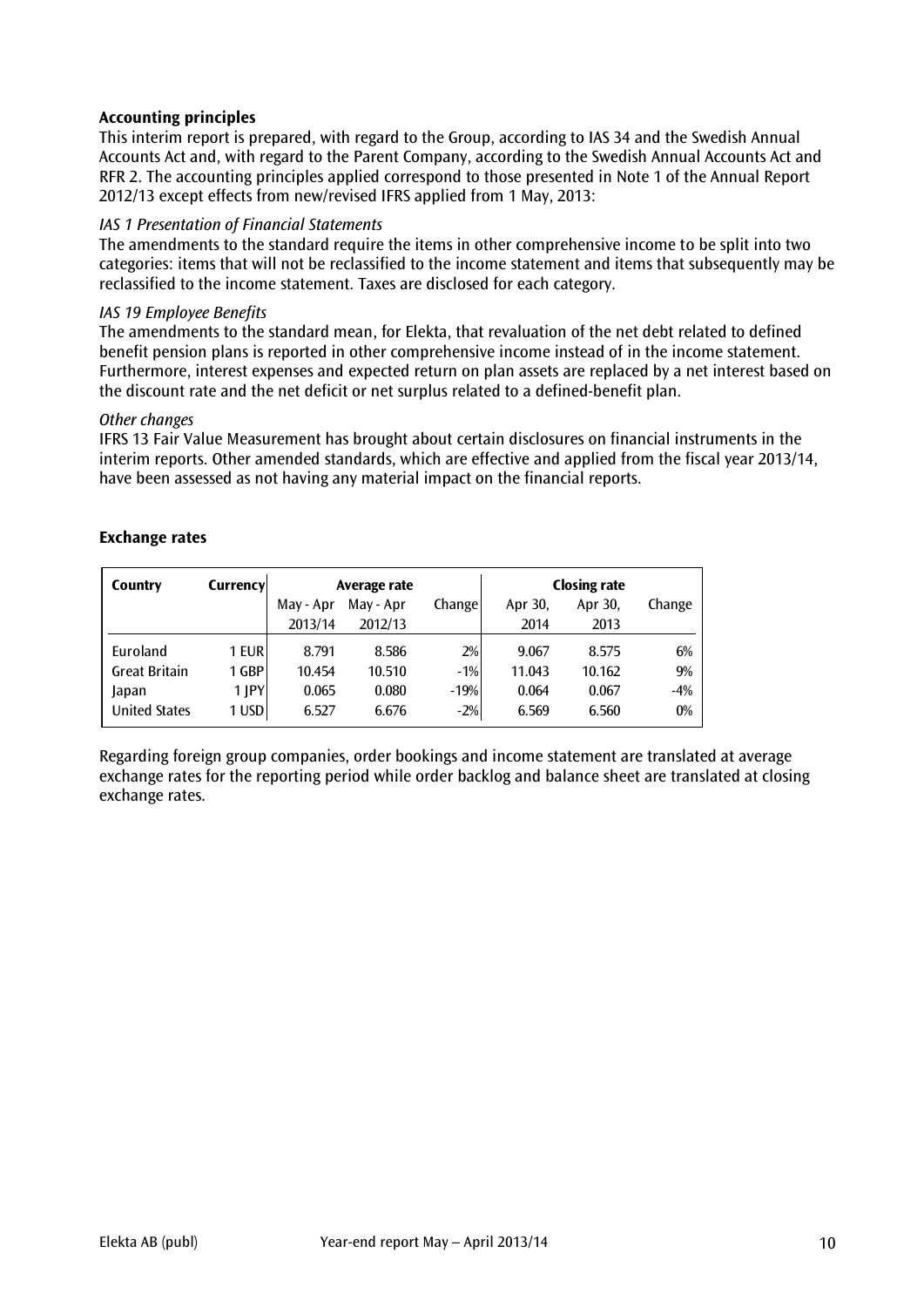# **CONSOLIDATED INCOME STATEMENT AND STATEMENT OF COMPREHENSIVE INCOME**

| SEK M                                                                     | 3 months       | 3 months  | 12 months      | 12 months |
|---------------------------------------------------------------------------|----------------|-----------|----------------|-----------|
|                                                                           | Feb - Apr      | Feb - Apr | May - Apr      | May - Apr |
| <b>INCOME STATEMENT</b>                                                   | 2013/14        | 2012/13   | 2013/14        | 2012/13   |
| Net sales                                                                 | 3,954          | 3,731     | 10,694         | 10,339    |
| Cost of products sold                                                     | $-2,115$       | $-1,933$  | $-6,047$       | $-5,557$  |
| <b>Gross income</b>                                                       | 1,839          | 1,798     | 4,647          | 4,782     |
| Selling expenses                                                          | $-264$         | $-265$    | $-1,056$       | $-1,147$  |
| Administrative expenses                                                   | $-226$         | $-215$    | $-918$         | $-878$    |
| R&D expenses                                                              | $-201$         | $-140$    | $-866$         | $-715$    |
| Exchange rate differences                                                 | 69             |           | 81             | 16        |
| <b>Operating result before non-recurring items</b>                        | 1,217          | 1,185     | 1,888          | 2,058     |
| Transaction and restructuring costs                                       | $-100$         | 0         | $-100$         | $\bf{0}$  |
| Other non-recurring items                                                 | 0              | -22       | -61            | -46       |
| <b>Operating result</b>                                                   | 1,117          | 1,163     | 1,727          | 2,012     |
| Result from participations in associates                                  | -3             | -6        | -15            | $-29$     |
| Interest income                                                           | 5              | 8         | 23             | 32        |
| Interest expenses and similar items                                       | $-59$          | -64       | $-231$         | $-223$    |
| Exchange rate differences                                                 | 4              | 9         | $-2$           | 8         |
| <b>Profit before tax</b>                                                  | 1,064          | 1,110     | 1,502          | 1,800     |
| Income taxes                                                              | $-245$         | $-263$    | $-350$         | -449      |
| Net income                                                                | 819            | 847       | 1,152          | 1,351     |
| Net income attributable to:                                               |                |           |                |           |
|                                                                           |                |           |                |           |
| Parent Company shareholders                                               | 818            | 843       | 1,148          | 1,340     |
| Non-controlling interests                                                 | 1              |           | 4              | 11        |
| Earnings per share before dilution, SEK                                   | 2.14           | 2.21      | 3.01           | 3.52      |
| Earnings per share after dilution, SEK                                    | 2.13           | 2.22      | 3.00           | 3.52      |
|                                                                           |                |           |                |           |
| <b>STATEMENT OF COMPREHENSIVE INCOME</b>                                  |                |           |                |           |
| Net income                                                                | 819            | 847       | 1,152          | 1,351     |
| Other comprehensive income:                                               |                |           |                |           |
| Items that will not be reclassified to the income statement               |                |           |                |           |
| Remeasurements of defined benefit pension plans                           | -3             |           | -3             |           |
| Tax                                                                       | 1              |           | 1              |           |
| Total items that will not be reclassified to the income statement         | $-2$           |           | $-2$           |           |
| Items that subsequently may be reclassified to the income statement       |                |           |                |           |
| Revaluation of cash flow hedges                                           | $-71$          | $-28$     | -9             | 34        |
| Translation differences from foreign operations                           | 196            | 0         | 360            | -353      |
| Tax                                                                       | 13             | 8         | $-1$           | -5        |
| Total items that subsequently may be reclassified to the income statement | 138            | $-20$     | 350            | $-324$    |
| Other comprehensive income for the period                                 | 136            | $-20$     | 348            | $-324$    |
| Comprehensive income for the period                                       | 955            | 827       | 1,500          | 1,027     |
| Comprehensive income attributable to:                                     |                |           |                |           |
| Parent Company shareholders                                               | 953            | 823       | 1,498          | 1,016     |
| Non-controlling interests                                                 | $\overline{2}$ |           | $\overline{2}$ | 11        |
|                                                                           |                |           |                |           |
|                                                                           |                |           |                |           |

| <b>RESULT OVERVIEW</b>                           | 3 months  | 3 months  | 12 months | 12 months |
|--------------------------------------------------|-----------|-----------|-----------|-----------|
|                                                  | Feb - Apr | Feb - Apr | May - Apr | May - Apr |
| <b>SEK M</b>                                     | 2013/14   | 2012/13   | 2013/14   | 2012/13   |
| Operating result/EBIT before non-recurring items | 1,217     | 1,185     | 1,888     | 2,058     |
| Amortization:                                    |           |           |           |           |
| capitalized development costs                    | 41        | 29        | 172       | 109       |
| acquisitions                                     | 30        | 30        | 123       | 130       |
| <b>EBITA before non-recurring items</b>          | 1,288     | 1,244     | 2,183     | 2,297     |
| Depreciation                                     | 32        | 30        | 118       | 110       |
| <b>EBITDA before non-recurring items</b>         | 1,320     | 1,274     | 2,301     | 2,407     |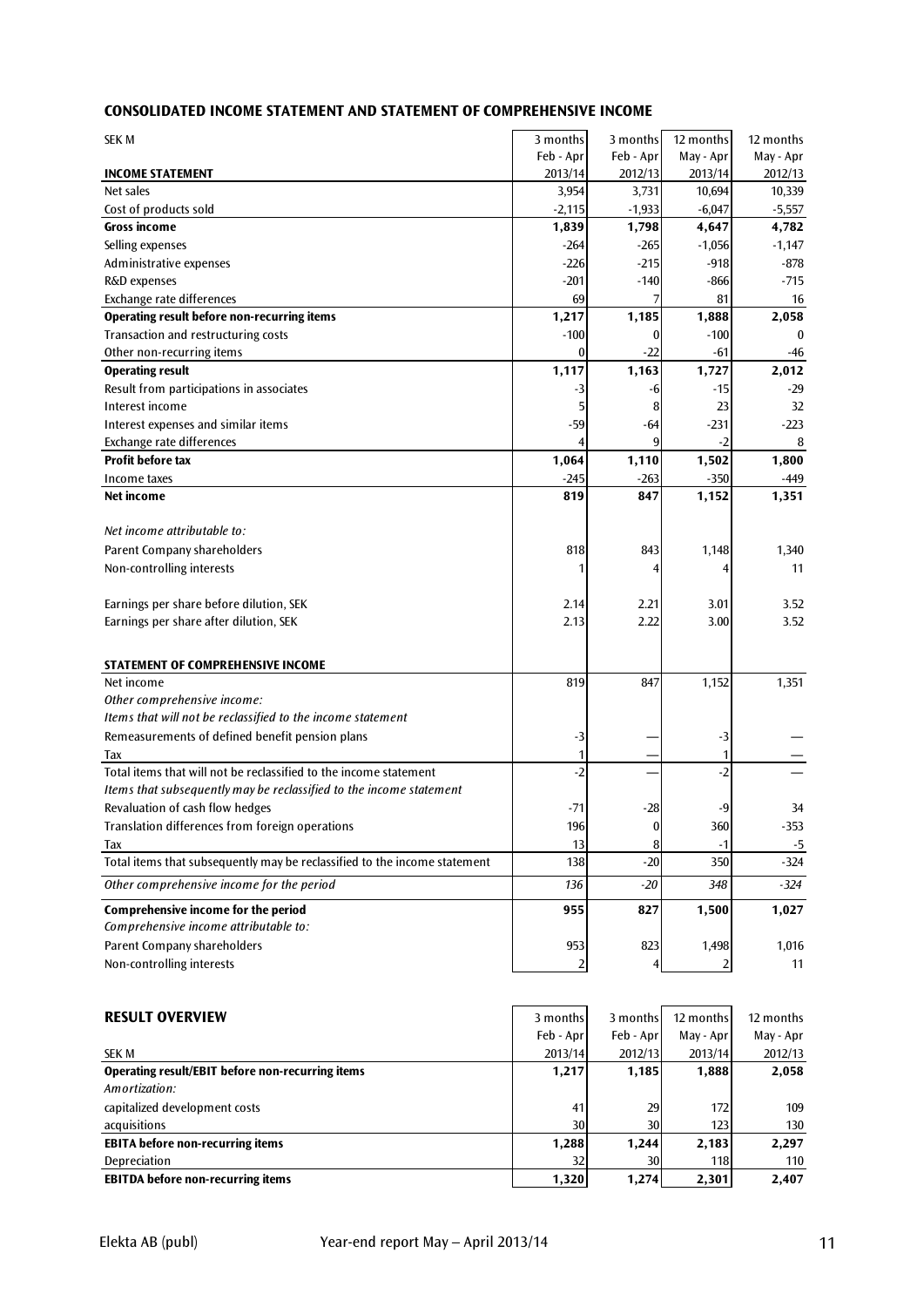# **CONSOLIDATED BALANCE SHEET**

| <b>SEK M</b>                            | Apr 30, | Apr 30, |
|-----------------------------------------|---------|---------|
|                                         | 2014    | 2013    |
| <b>Non-current assets</b>               |         |         |
| Intangible assets                       | 6,845   | 6,424   |
| Tangible fixed assets                   | 624     | 487     |
| <b>Financial assets</b>                 | 359     | 236     |
| Deferred tax assets                     | 143     | 92      |
| <b>Total non-current assets</b>         | 7,971   | 7,239   |
| <b>Current assets</b>                   |         |         |
| Inventories                             | 1,078   | 850     |
| Accounts receivable                     | 4,197   | 3,192   |
| Accrued income                          | 1,699   | 1,861   |
| Current tax assets                      | 31      | 21      |
| Derivative financial instruments        | 103     | 116     |
| Other current receivables               | 566     | 461     |
| Cash and cash equivalents               | 2,247   | 2,567   |
| <b>Total current assets</b>             | 9,921   | 9,068   |
| <b>Total assets</b>                     | 17,892  | 16,307  |
| Elekta's owners' equity                 | 6,249   | 5,547   |
| Non-controlling interests               | 8       | 13      |
| <b>Total equity</b>                     | 6,257   | 5,560   |
| <b>Non-current liabilities</b>          |         |         |
| Long-term interest-bearing liabilities  | 4,361   | 4,340   |
| Deferred tax liabilities                | 687     | 582     |
| Other long-term liabilities             | 139     | 148     |
| <b>Total non-current liabilities</b>    | 5,187   | 5,070   |
| <b>Current liabilities</b>              |         |         |
| Short-term interest-bearing liabilities | 125     | 212     |
| Accounts payable                        | 1,295   | 1,217   |
| Advances from customers                 | 1,686   | 1,292   |
| Prepaid income                          | 1,200   | 1,034   |
| Accrued expenses                        | 1,526   | 1,404   |
| <b>Current tax liabilities</b>          | 219     | 240     |
| Derivative financial instruments        | 13      | 28      |
| Other current liabilities               | 384     | 250     |
| <b>Total current liabilities</b>        | 6,448   | 5,677   |
| <b>Total equity and liabilities</b>     | 17,892  | 16,307  |
| Assets pledged                          | 9       | 3       |
|                                         |         |         |
| <b>Contingent liabilities</b>           | 55      | 178     |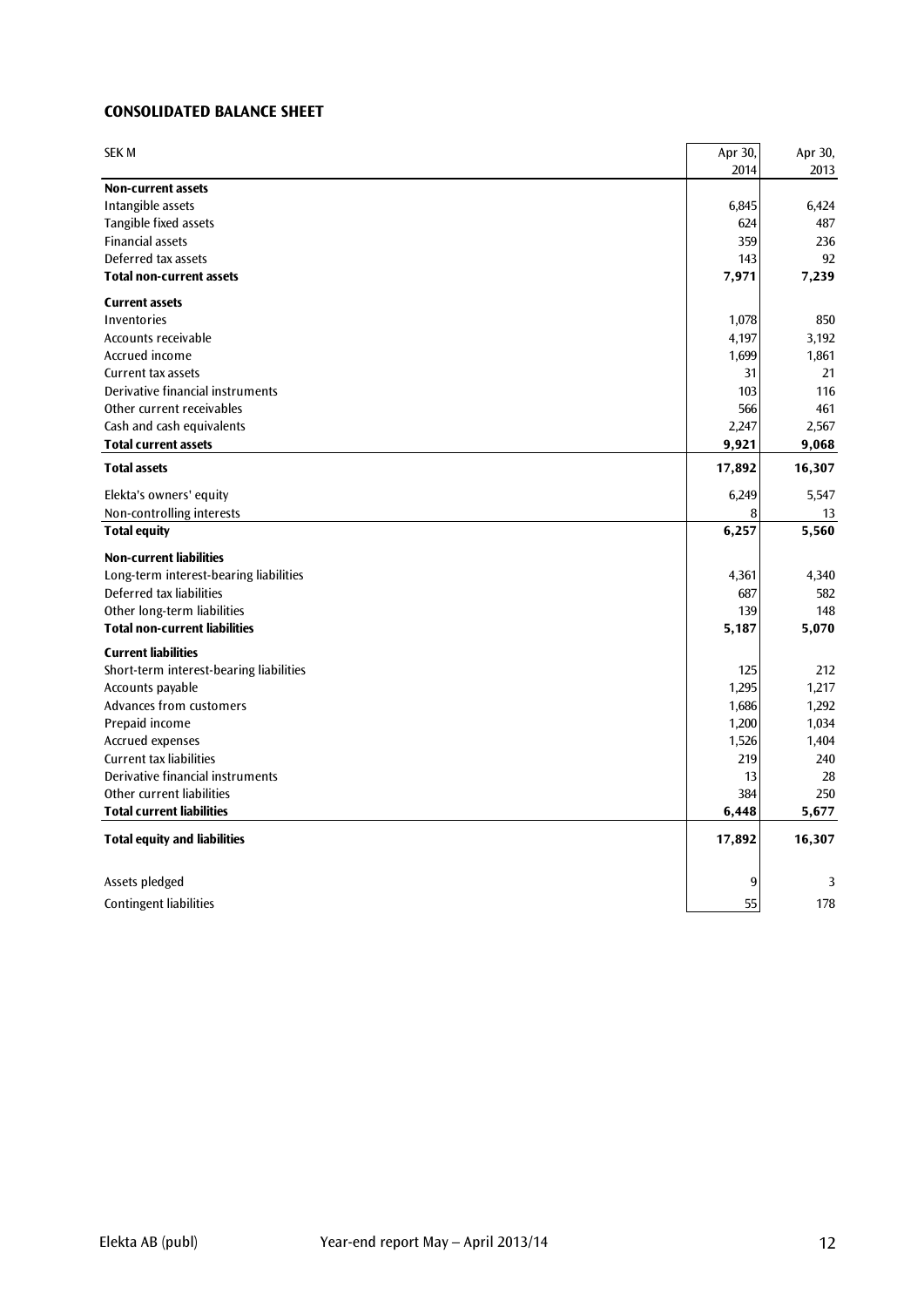| <b>CASH FLOW</b>                                                                                 | 3 months  |           | 3 months   12 months   12 months |           |
|--------------------------------------------------------------------------------------------------|-----------|-----------|----------------------------------|-----------|
|                                                                                                  | Feb - Apr | Feb - Apr | May - Apr                        | May - Apr |
| <b>SEK M</b>                                                                                     | 2013/14   | 2012/13   | 2013/14                          | 2012/13   |
| Profit before tax                                                                                | 1,064     | 1,110     | 1,502                            | 1,800     |
| Amortization & Depreciation                                                                      | 104       | 90        | 414                              | 349       |
| Interest net                                                                                     | 47        | 51        | 180                              | 159       |
| Other non-cash items                                                                             | 81        | 64        | 111                              | 66        |
| Interest received and paid                                                                       | $-21$     | $-47$     | $-162$                           | $-142$    |
| Income taxes paid                                                                                | -4        | $-39$     | $-353$                           | $-338$    |
| Operating cash flow                                                                              | 1,271     | 1,229     | 1,692                            | 1,894     |
| Increase (-)/decrease (+) in inventories                                                         | 301       | 106       | $-189$                           | $-143$    |
| Increase $\left(\frac{1}{2}\right)$ decrease $\left(\frac{1}{2}\right)$ in operating receivables | $-957$    | $-620$    | $-843$                           | $-673$    |
| Increase $\left(\frac{1}{2}\right)$ decrease $\left(\frac{1}{2}\right)$ in operating liabilities | 616       | 460       | 615                              | 792       |
| Change in working capital                                                                        | $-40$     | $-54$     | $-417$                           | $-24$     |
| Cash flow from operating activities                                                              | 1,231     | 1,175     | 1,275                            | 1,870     |
| Investments intangible assets                                                                    | $-133$    | $-112$    | $-492$                           | $-325$    |
| Investments other assets                                                                         | $-54$     | $-106$    | $-289$                           | $-253$    |
| Continuous investments                                                                           | $-187$    | $-218$    | $-781$                           | $-578$    |
| <b>Cash flow after continuous investments</b>                                                    | 1,044     | 957       | 494                              | 1,292     |
| Business combinations and investments in associates                                              |           | $-7$      | 4                                | -84       |
| <b>Cash flow after investments</b>                                                               | 1,048     | 950       | 498                              | 1,208     |
| Cash flow from financing activities                                                              | $-29$     | 101       | $-888$                           | $-380$    |
| Cash flow for the period                                                                         | 1,019     | 1,051     | $-390$                           | 828       |
| Exchange rate differences                                                                        | 29        | $-39$     | 70                               | $-156$    |
| Change in cash and cash equivalents for the period                                               | 1,048     | 1,012     | $-320$                           | 672       |

| <b>CHANGES IN EQUITY</b>                  | 12 months        | 12 months      |
|-------------------------------------------|------------------|----------------|
|                                           | May - Apr        | May - Apr      |
| <b>SEK M</b>                              | 2013/14          | 2012/13        |
| <b>Attributable to Elekta's owners</b>    |                  |                |
| Opening balance                           | 5,547            | 4,999          |
| Comprehensive income for the period       | 1,498            | 1,016          |
| Incentive programs including deferred tax |                  | $-45$          |
| <b>Exercise of warrants</b>               |                  | 51             |
| Conversion of convertible loan            | $\theta$         | $\overline{2}$ |
| Acquisition of non-controlling interest   | $-33$            |                |
| Dividend                                  | $-763$           | $-476$         |
| Total                                     | 6,249            | 5,547          |
|                                           |                  |                |
| Attributable to non-controlling interests |                  |                |
| Opening balance                           | 13               | 11             |
| Comprehensive income for the period       | 2                | 11             |
| Acquisition of non-controlling interest   | $\boldsymbol{0}$ |                |
| Dividend                                  | $-7$             | $-9$           |
| <b>Total</b>                              | 8                | 13             |
|                                           |                  |                |
| <b>Closing balance</b>                    | 6,257            | 5,560          |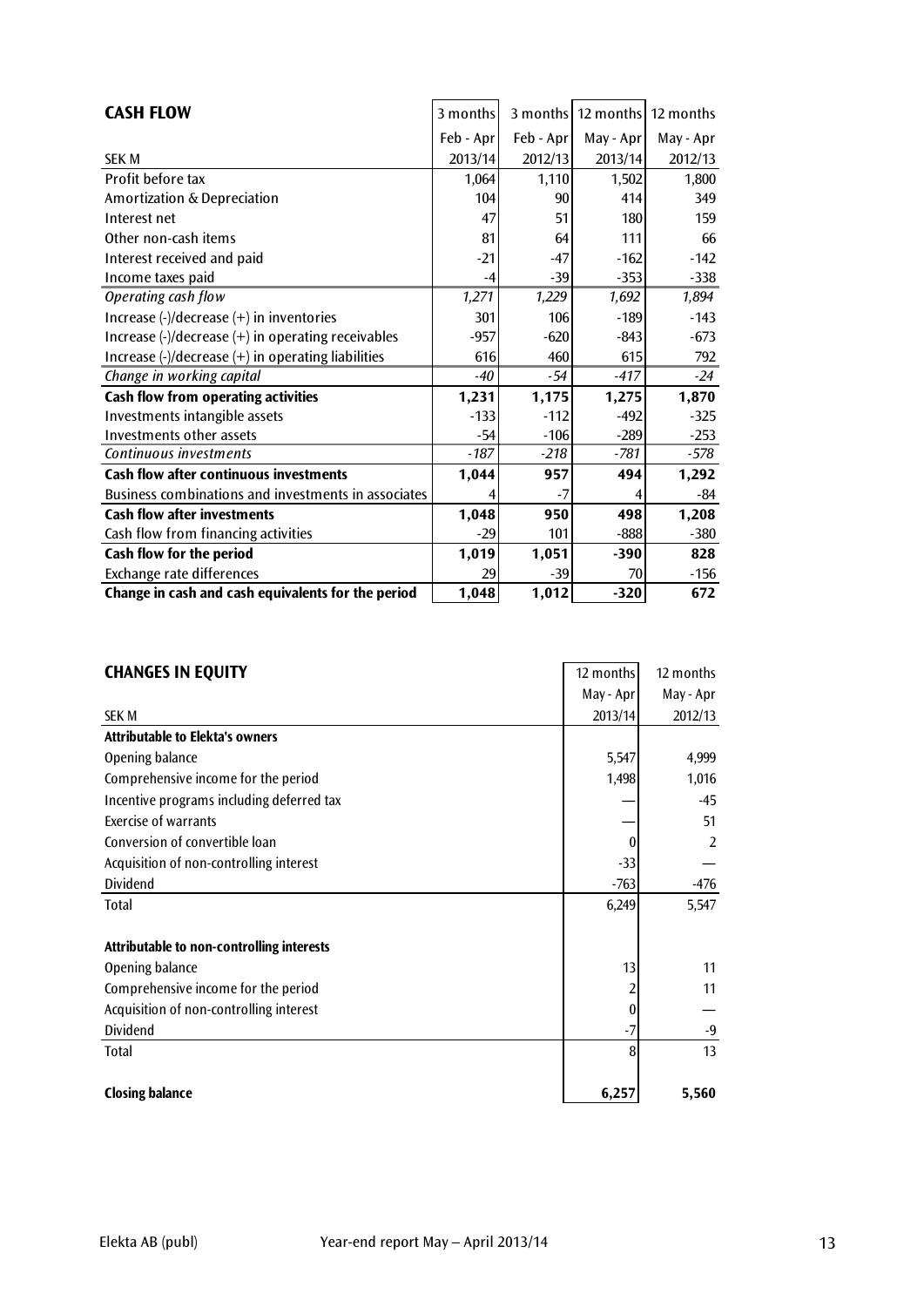#### **Financial instruments**

The table below shows the Group's financial instruments for which fair value is different than carrying value. The fair value of all other financial instruments is assumed to correspond to the carrying value.

|                                        | Apr 30, 2014 |                   | Apr 30, 2013 |                   |
|----------------------------------------|--------------|-------------------|--------------|-------------------|
|                                        | Carrying     |                   | Carrying     |                   |
| SEK M                                  |              | amount Fair value |              | amount Fair value |
| Long-term interest-bearing liabilities | 4.361        | 4.614             | 4.340        | 4.557             |

The table below shows how the Group's financial assets and financial liabilities, which have been measured at fair value, have been categorized in the fair value hierarchy. The different levels are defined as follows:

- Level 1: Quoted prices on an active market for identical assets or liabilities
- Level 2: Other observable data than quoted prices included in Level 1, either directly (that is, price quotations) or indirectly (that is, obtained from price quotations)
- Level 3: Data not based on observable market data

| Distribution by level when measured at fair value               | Apr 30, 2014 |         |         |       | Apr 30, 2013 |         |         |       |  |
|-----------------------------------------------------------------|--------------|---------|---------|-------|--------------|---------|---------|-------|--|
| <b>SEK M</b>                                                    | Level 1      | Level 2 | Level 3 | Total | Level 1      | Level 2 | Level 3 | Total |  |
| <b>FINANCIAL ASSETS</b>                                         |              |         |         |       |              |         |         |       |  |
| Financial assets measured at fair value through profit or loss: |              |         |         |       |              |         |         |       |  |
| Derivative financial instruments – non-hedging                  |              | 40      |         | 40    |              | 23      | -       | 23    |  |
| Derivatives used for hedging purposes:                          |              |         |         |       |              |         |         |       |  |
| Derivative financial instruments - hedging                      |              | 67      |         | 67    |              | 93      |         | 93    |  |
| <b>Total financial assets</b>                                   | -            | 107     |         | 107   |              | 116     | -       | 116   |  |
| <b>FINANCIAL LIABILITIES</b>                                    |              |         |         |       |              |         |         |       |  |
| Financial liabilities at fair value through profit or loss:     |              |         |         |       |              |         |         |       |  |
| Derivative financial instruments - non-hedging                  |              | 9       |         | q     |              | 4       |         |       |  |
| Derivatives used for hedging purposes:                          |              |         |         |       |              |         |         |       |  |
| Derivative financial instruments - hedging                      |              | 5.      | -       | 5.    |              | 24      |         | 24    |  |
| <b>Total financial liabilities</b>                              |              | 14      |         | 14    |              | 28      |         | 28    |  |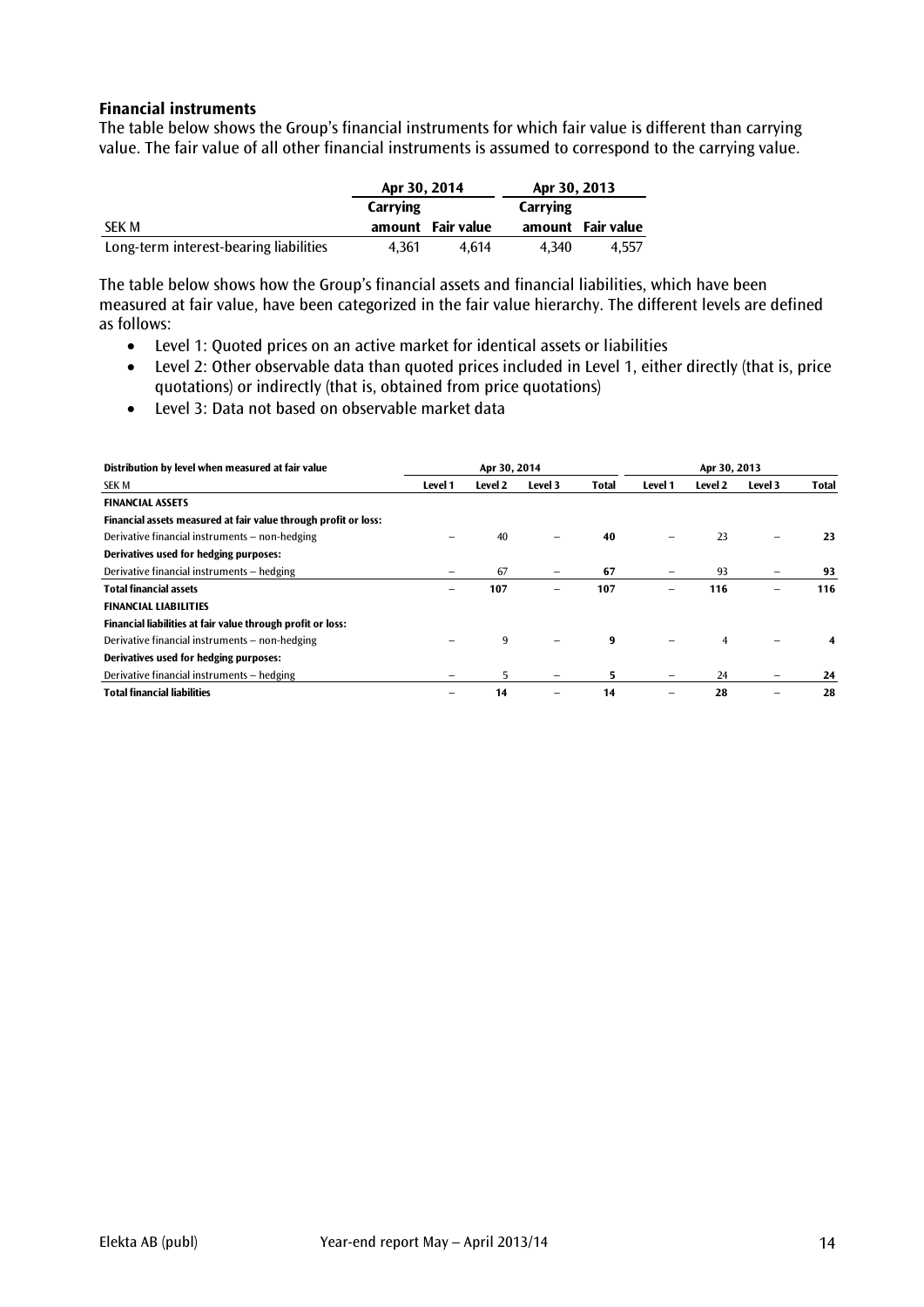| <b>KEY FIGURES</b>                | 12 months | 12 months | 12 months | 12 months | 12 months | 12 months |
|-----------------------------------|-----------|-----------|-----------|-----------|-----------|-----------|
|                                   | May - Apr | May - Apr | May - Apr | May - Apr | May-Apr   | May - Apr |
|                                   | 2008/09   | 2009/10   | 2010/11   | 2011/12   | 2012/13   | 2013/14   |
|                                   |           |           |           |           |           |           |
| Order bookings, SEK M             | 7,656     | 8,757     | 9,061     | 10,815    | 12,117    | 12,253    |
| Net sales, SEK M                  | 6,689     | 7,392     | 7,904     | 9,048     | 10,339    | 10,694    |
| Operating result, SEK M           | 830       | 1,232     | 1,502     | 1,849     | 2,012     | 1,727     |
| Operating margin before non-      |           |           |           |           |           |           |
| recurring items, %                | 12        | 17        | 19        | 20        | 20        | 18        |
| Operating margin, %               | 12        | 17        | 19        | 20        | 19        | 16        |
| Profit margin, %                  | 12        | 16        | 19        | 19        | 17        | 14        |
| Shareholders' equity, SEK M       | 2,555     | 3,244     | 3,833     | 5,010     | 5,560     | 6,257     |
| Capital employed, SEK M           | 4,182     | 4,283     | 4,714     | 9,540     | 10,112    | 10,743    |
| Equity/assets ratio, %            | 32        | 38        | 43        | 33        | 34        | 35        |
| Net debt/equity ratio             | 0.31      | $-0.04$   | $-0.13$   | 0.53      | 0.36      | 0.36      |
| Return on shareholders' equity, % | 27        | 30        | 30        | 29        | 27        | 21        |
| Return on capital employed, %     | 24        | 30        | 35        | 28        | 21        | 17        |

| <b>DATA PER SHARE</b>          | 12 months | 12 months | 12 months    | 12 months     | 12 months  | 12 months     |
|--------------------------------|-----------|-----------|--------------|---------------|------------|---------------|
|                                | May - Apr | May - Apr | May - Apr    | May - Apr     | May -Apr   | May - Apr     |
|                                | 2008/09   | 2009/10   | 2010/11      | 2011/12       | 2012/13    | 2013/14       |
|                                |           |           |              |               |            |               |
| Earnings per share             |           |           |              |               |            |               |
| before dilution, SEK           | 1.50      | 2.27      | 2.76         | 3.26          | 3.52       | 3.01          |
| after dilution, SEK            | 1.50      | 2.25      | 2.73         | 3.23          | 3.52       | 3.00          |
| Cash flow per share            |           |           |              |               |            |               |
| before dilution, SEK           | 1.58      | 2.63      | 1.31         | $-7.07$       | 3.17       | 1.31          |
| after dilution, SEK            | 1.58      | 2.60      | 1.30         | $-7.01$       | 3.17       | 1.24          |
| Shareholders' equity per share |           |           |              |               |            |               |
| before dilution, SEK           | 6.92      | 8.74      | 10.22        | 13.19         | 14.55      | 16.39         |
| after dilution, SEK            | 6.92      | 9.38      | 10.61        | 13.31         | 14.55      | 20.32         |
| Average number of shares       |           |           |              |               |            |               |
| before dilution, 000s          | 368,114   | 368,832   | 373,364      | 376,431       | 380,672    | 381,277       |
| after dilution, 000s           | 368,114   | 371,780   | 378,028      | 380,125       | 380,672    | 400,686       |
| Number of shares at closing    |           |           |              |               |            |               |
| before dilution, 000s          | 368,498   | 371,181   | $374,951$ *) | 378,991 $*$ ) | 381,270 *) | 381,287 $*$ ) |
| after dilution, 000s           | 368,498   | 383,580   | 383,618      | 384,284       | 381,270    | 400,696       |

\*) Number of registered shares at closing excluding treasury shares (1,541,368 per April 30, 2014). In September 2012 a 4:1 share split was conducted. The data per share and number of shares has been restated pro forma.

| Data per quarter                        | Q1      | Q <sub>2</sub> | Q <sub>3</sub> | Q4                       | Q <sub>1</sub> | 02      | Q <sub>3</sub> | 04      | Q1      | Q <sub>2</sub> | Q <sub>3</sub>  | 04              |
|-----------------------------------------|---------|----------------|----------------|--------------------------|----------------|---------|----------------|---------|---------|----------------|-----------------|-----------------|
| <b>SEK M</b>                            | 2011/12 | 2011/12        | 2011/12        | 11/12<br>20 <sup>.</sup> | 2012/13        | 2012/13 | 2012/13        | 2012/13 | 2013/14 | 2013/14        | 2013/14         | 2013/14         |
| Order bookings                          | 1,700   | 2,702          | 2,784          | 3,629                    | 2,252          | 2,972   | 2,856          | 4,037   | 2,027   | 3,101          | 3,224           | 3,901           |
| Net sales                               | 1,428   | 1,936          | 2,565          | 3.119                    | 1,695          | 2.485   | 2.428          | 3,731   | 1,912   | 2.443          | 2,385           | 3,954           |
| <b>EBITA</b> before non-recurring items | 133     | 302            | 682            | 925                      | 131            | 468     | 453            | 1,244   | 148     | 407            | 340             | 1,288           |
| Operating result                        | 92      | 385            | 597            | 775                      | 63             | 400     | 386            | 1,163   | 46      | 304            | 260             | 1,117           |
| Cash flow from                          |         |                |                |                          |                |         |                |         |         |                |                 |                 |
| operating activities                    | 215     | 154            | 315            | 251                      | -88            | 525     | 258            | 1,175   | $-391$  | 282            | 153             | 1,231           |
|                                         |         |                |                |                          |                |         |                |         |         |                |                 |                 |
| Order bookings growth based on          |         |                |                |                          |                |         |                |         |         |                |                 |                 |
| unchanged exchange rates                | 01      | $02 *$         | $(03*)$        | $(04*)$                  | $01 *$         | $02 *$  | Q <sub>3</sub> | Q4      | 01      | Q <sub>2</sub> | Q <sub>3</sub>  | 04              |
|                                         | 2011/12 | 2011/12        | 2011/12        | 2011/12                  | 2012/13        | 2012/13 | 201<br>2/13    | 2012/13 | 2013/14 | 2013/14        | 2013/14         | 2013/14         |
| North and South America, %              | 9       | 8              |                | 20                       | 28             | 13      | $-11$          | 9       | $-26$   | 8              | 40              | -4              |
| Europe, Middle East and Africa, %       | $-24$   | 31             | 34             | -8                       | -3             | 4       | -5             | 29      | 18      | 32             | 15              | 13 <sub>1</sub> |
| Asia Pacific, %                         | 38      | 6              | -4             | 19                       | 11             | 17      | 53             | 9       | 8       | -7             | $-9$            | $-23$           |
| Group, %                                | 2       | 14             | 11             | 11                       | 13             | 11      | 6              | 15      | $-2$    | 10             | 15 <sup>1</sup> | $-3$            |

\*) excluding Brachytherapy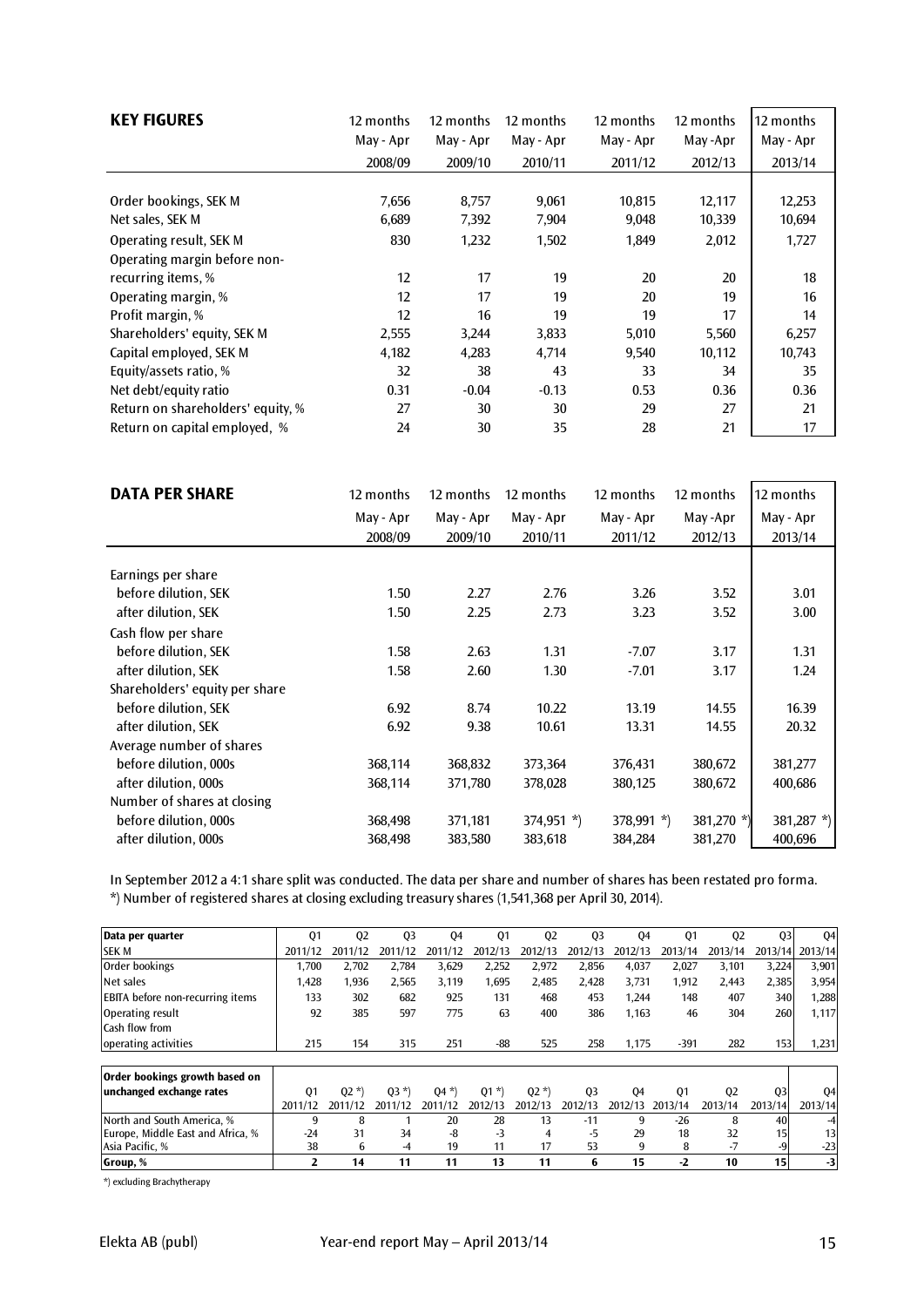#### **Segment reporting**

Elekta applies geographical segmentation. Order bookings, net sales and contribution margin for respective region are reported to Elekta's CFO and CEO (chief operating decision makers). In the regions' operating expenses cost of products sold and expenses are directly attributable to the respective region reported. Global costs for R&D, marketing, management of product supply centers and Parent Company are not allocated per region. Currency exposure is concentrated to product supply centers. The majority of exchange differences in operations are reported in global costs.

#### **Segment reporting**

| May - Apr 2013/14                           |               | Europe,     |              |             |           |
|---------------------------------------------|---------------|-------------|--------------|-------------|-----------|
|                                             | North and     | Middle East |              |             | $%$ of    |
| <b>SEKM</b>                                 | South America | and Africa  | Asia Pacific | Group total | net sales |
| Net sales                                   | 3,328         | 4,220       | 3,146        | 10,694      |           |
| Operating expenses                          | $-2,246$      | $-2,785$    | $-2,308$     | $-7,339$    | 69%       |
| <b>Contribution margin</b>                  | 1,082         | 1,435       | 838          | 3,355       | 31%       |
| Contribution margin, %                      | 33%           | 34%         | 27%          |             |           |
| Global costs                                |               |             |              | $-1,467$    | 14%       |
| Operating result before non-recurring items |               |             |              | 1,888       | 18%       |
| Non-recurring items                         |               |             |              | $-161$      |           |
| <b>Operating result</b>                     |               |             |              | 1,727       | 16%       |
| Net financial items                         |               |             |              | $-225$      |           |
| Income before tax                           |               |             |              | 1,502       |           |
| May - Apr 2012/13                           |               | Europe,     |              |             |           |
|                                             | North and     | Middle East |              |             | % of      |
| <b>SEKM</b>                                 | South America | and Africa  | Asia Pacific | Group total | net sales |
| Net sales                                   | 3,521         | 3,561       | 3,257        | 10,339      |           |
| Operating expenses                          | $-2,277$      | $-2,266$    | $-2,210$     | $-6,753$    | 65%       |
| <b>Contribution margin</b>                  | 1,244         | 1,295       | 1,047        | 3,586       | 35%       |
| Contribution margin, %                      | 35%           | 36%         | 32%          |             |           |
| <b>Global costs</b>                         |               |             |              | $-1,528$    | 15%       |
| Operating result before non-recurring items |               |             |              | 2,058       | 20%       |
| Non-recurring items                         |               |             |              | $-46$       |           |

Net financial items  $-212$ **Income before tax 1,800**

Elekta's operations are characterized by significant quarterly variations in delivery volumes and product mix, which have a direct impact on net sales and profits. This is accentuated when the operation is split into segments as is the impact of currency fluctuations between the years.

**Operating result 2,012 19%**